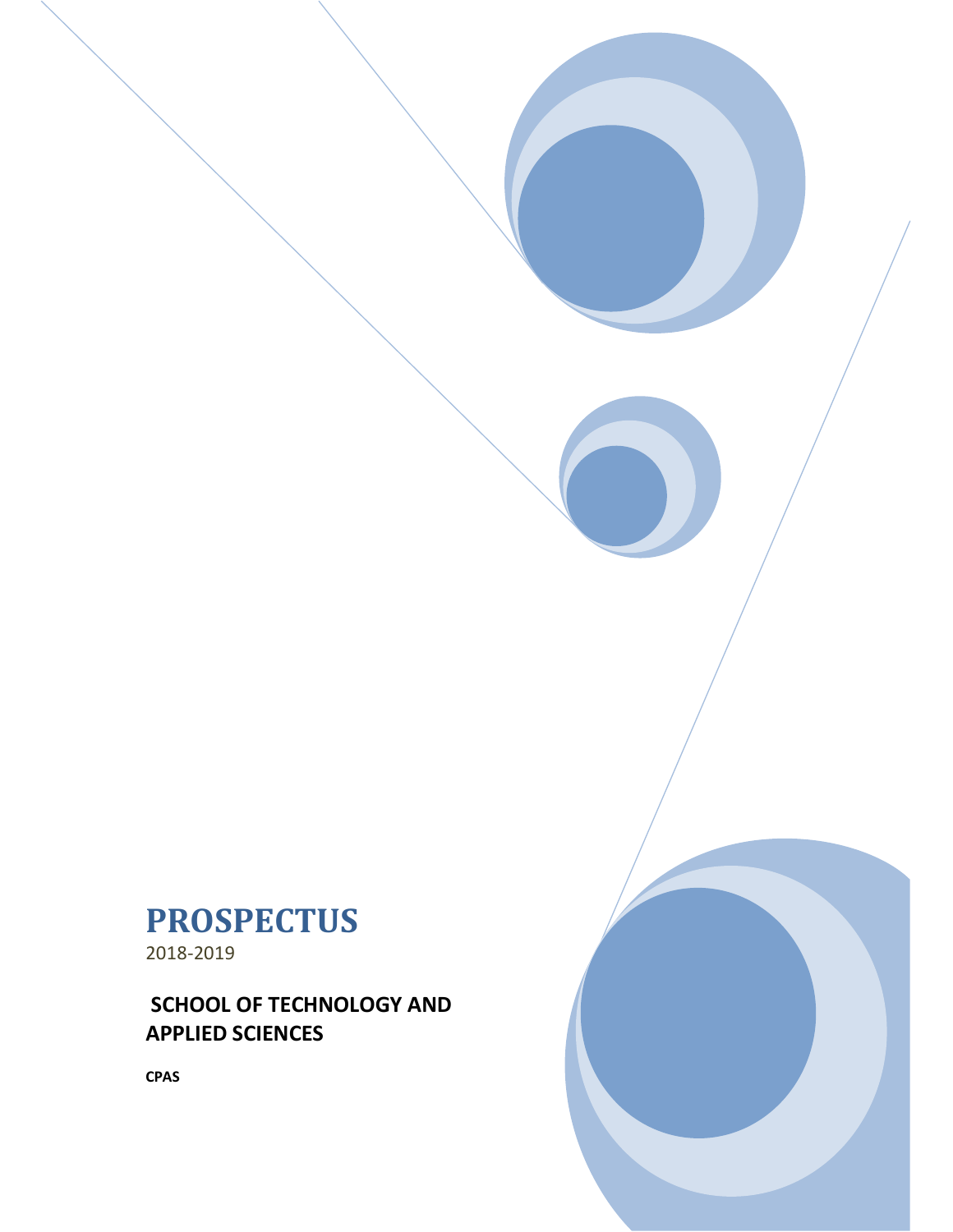## **SCHOOL OF TECHNOLOGY AND APPLIED SCIENCES**

**A Constituent Unit of Centre for Professional and Advanced Studies, Kottayam (Established by Govt. of Kerala )**

**( Affiliated to Mahatma Gandhi University, Kottayam )**

# **PROSPECTUS**

**Admission to the P.G Programmes M.C.A/ MSc Computer Science / MSc Applied Electronics and Choice Based Credit & Semester System (CBCS) Under Graduate Programmes B.Sc Computer Science/B.Sc Electronics/BSc CyberForensicsduring 2018–2019**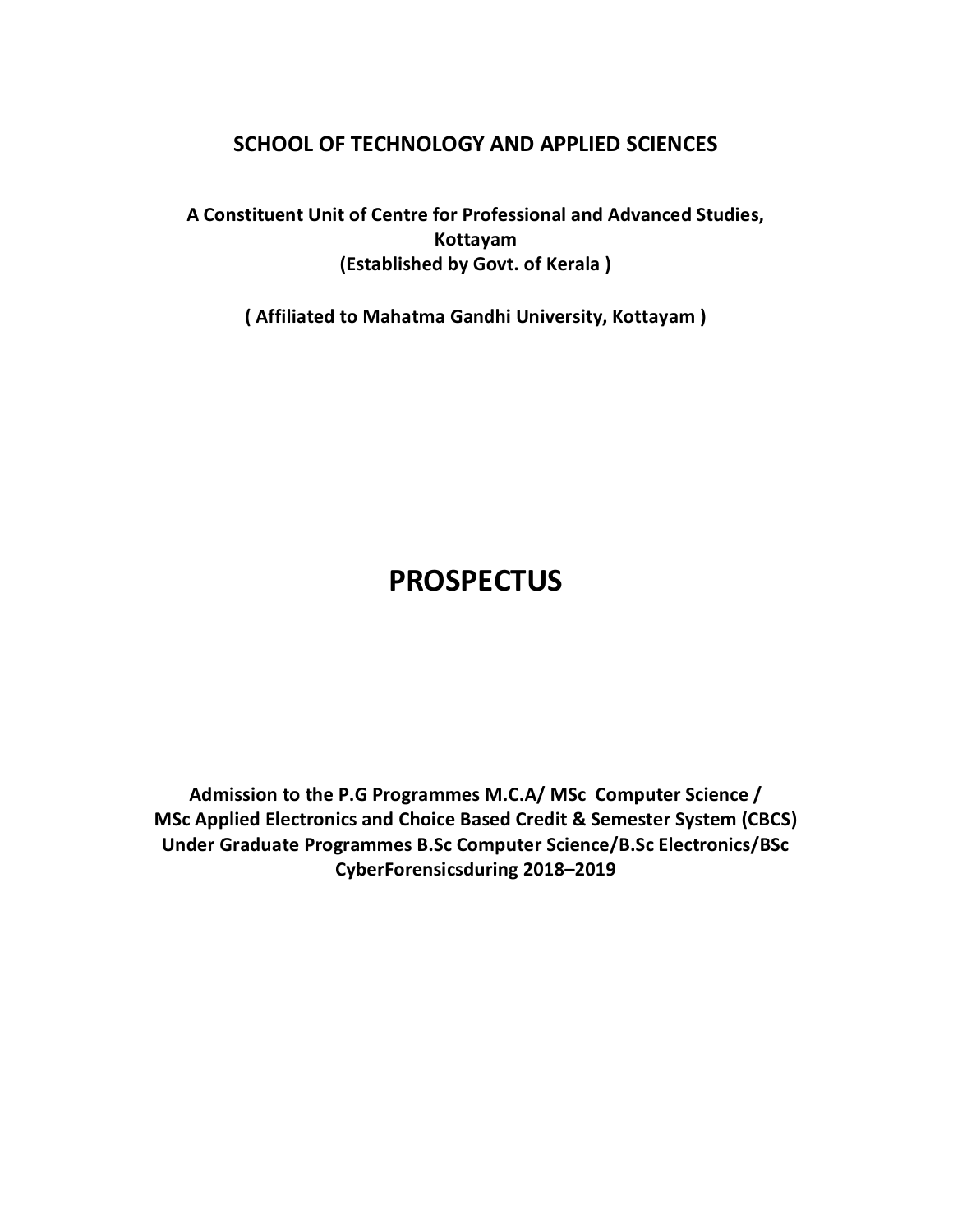# **ABOUT US**

School of Technology and Applied Sciences (STAS), was established in the year 1993, by the Mahatma Gandhi University. At present, the institution is under the direct administrative control of Centre for Professional and Advanced Studies (CPAS) with three regional centres at Kottayam, Kochi and Pathanamthitta.

The vision of the institution is to equip the students to face global competitiveness and challenges at affordable cost. The mission is to get access to high quality professional education to the less privileged groups of the society at a less expence compared to the private colleges in and around the state. Moreover, the institution is located at three districts of Kerala, with the aim to helpstudents from economically backward families by saving the accommodation charges.

In addition to the breadth and depth of knowledge, STAS is actively involved in conducting seminars, workshops, NSS camps, nature camps etc. so as to develop leaders in technology with social responsibility. No wonder that many of the alumni's of STAS are now in top positions of many MNC's like TCS, Infosys, Wipro, IBM, IBS, UST Global etc. in India and abroad and also some are in the leading roles of various public sector organizations.

#### **MCA**

Masters in Computer Applications is a three year (six semesters) P.G degree program in computer applications affiliated to Mahatma Gandhi University. This professional course is designed to meet the growing demand for qualified professionals in IT and other industries. This program covers various aspects of Computational Theory, Programming Languages like C++, Python, Advanced Java, PHP, etc. Operating systems like Linux, Windows and Android, TCP/IP Protocols, Design and Optimization of Algorithms, Network and Database Management, Mobile Technologies, Data Mining, Cloud Computing and many more.Programmer/developer, Software Tester, Systems Analyst, Software Engineer, Software Administratorare some of the posts where MCA graduates are employed.

#### **M.Sc. COMPUTER SCIENCE**

This Master's degree program provides training for developing specialized skills in a number of areas such as Network Security, Software Development or Artificial Intelligence equipping the participants to grab opportunities for advanced positions and higher salaried positions in IT and related industries. This Master's degree holder can choose technical research/teaching jobs or various opportunities in the software field.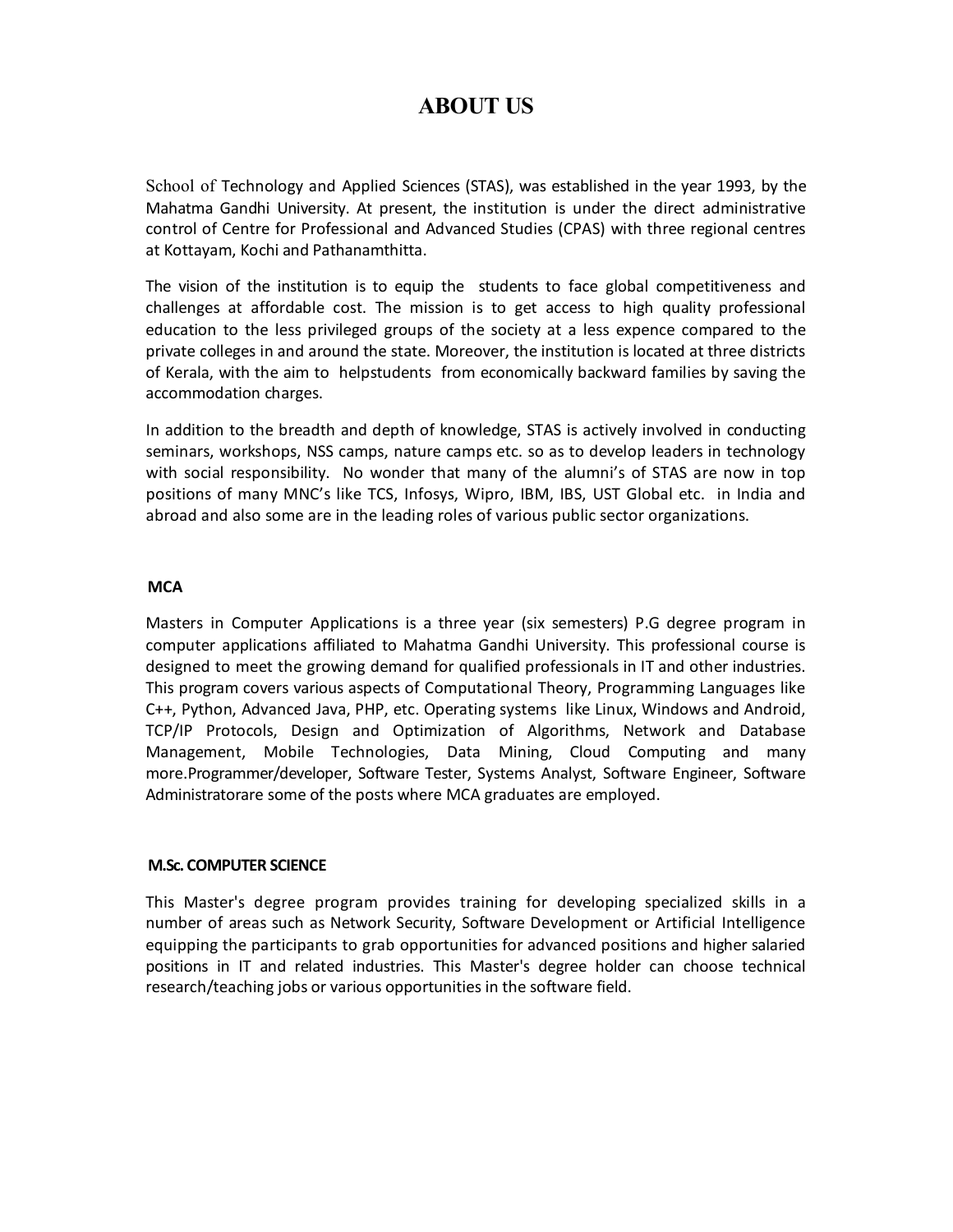#### **M.Sc. APPLIED ELECTRONICS**

This is a full time two year P.G degree course that provides practical knowledge on how to control the electrons and other atomic particles in Electronic devices. The programme equip the students to handle both analog as well as digital circuits as a fundamental circuiting system in Electronic devices. The syllabus of the course is divided into four semesters, the completion of which will open up immense scope both in career and higher studies. M.Sc. course in Electronics is useful for higher study options like MBA or M.Tech in Electronics. The field of teaching is another attractive option. India Telecom Industries, Civil Aviation, Defence , AIR, India Posts, BEL, DRDO, IT and power sector are other sectors and organizations that employ Electronic degree holders

#### **B.Sc. COMPUTER SCIENCE**

A full time three year degree course affiliated to Mahatma Gandhi University. This is the best option for young aspirants seeking a career in Computer Science. The course covers all the aspects of computers right from the fundamentals to database systems and advanced courses like C++ , Java etc. The main focus of the course is on the theoretical as well as practical foundations of computing. Organizations that are the part of the fast growing IT world of the nation are ever ready to hire young graduates as software testers and developers. Banks and Insurance companies are always eager to employ fresh graduates with computing skills. Opportunities to become teachers, scientific officers, scientific assistants and network operators with both public and private sector establishments can also be explored. Avenues for higher education are numerous.

#### **B.Sc. ELECTRONICS**

Bachelor of Science in Electronics is a three year under graduate programme designed to prepare the students to enter the field of Electronics and Communication, Software Planning, System Analysis and Design as Service Engineers, Software Analysts, Technical Directors, Field Test Engineers, Customer Support Engineers, Network Planning Engineers, Electronics and Communication Consultants. Students will come out of this programme with up-to-date knowledge and skills in the field of Electronics. They can either enter promising jobs or pursue higher studies to equip themselves for better jobs. M.Sc. Electronics, Post Graduate Diploma in Electronics are some of the higher studies options. This course is the right opening into the manufacturing service organizations, broadcasting, consulting, entertainment, Data Communication, System Support, Defence, Civil Aviation, Multimedia, DRDO, Telecommunication, IT Dept., Postal Dept. etc. Graduates in Electronics can find good jobs in organizations in government sector such as BSNL, BHEL, ISRO, NTPC and SAIL.

#### **B.Sc. CYBER FORENSIC**

This is a full time three year degree course affiliated to Mahatma Gandhi University, on the new area of technology- Cyber Forensic. In order to control the criminal activities in the money transactions, e-commerce, website management, social networking etc., every public/private sector organization require the service of a cyber security expert. Cyber/Computer Forensics or Digital Forensics is the process of extracting information and data from computers while investigating a cyber crime. Experts in Forensic analyze the digital media with the aim of identifying, preserving, recovering and presenting facts and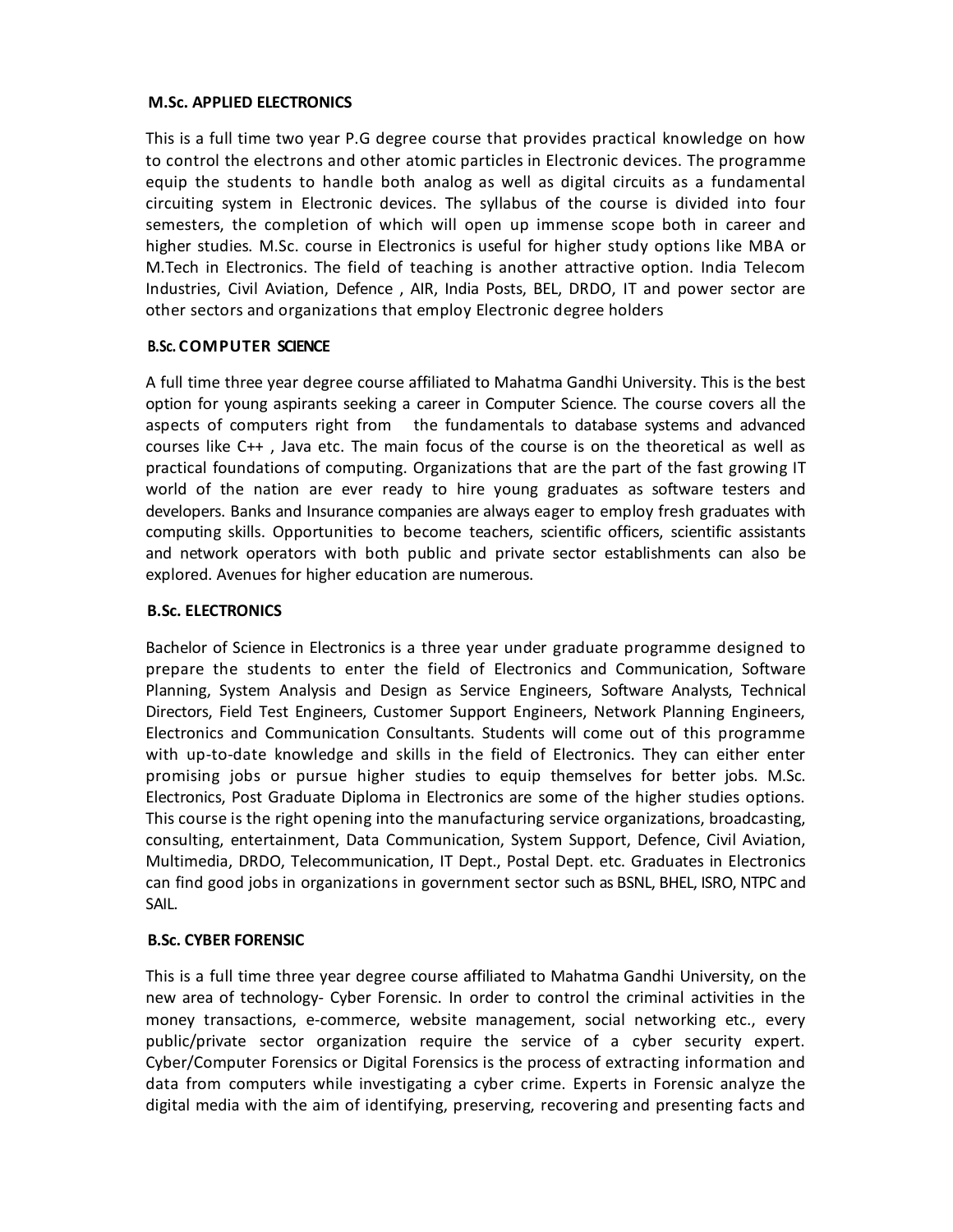findings. There is a high demand of forensic experts in the police and vigilance departments, investigating agencies, detective agencies. Opportunities as teachers where criminology is taught is another bright option. The curriculum of the course include, Programming practices in C++,Java, linux ,PHP, ASP.Net, Internet Technology & Cyber Laws, Hands on sessions in Internet Programming & Computer Security Lab Biometric security, Preserving and Recovering Digital Evidence,Ethical Hacking & Digital Forensic Mobile & Wireless Security, Security Threats and vulnerabilities etc.

#### **STAS CENTRES WITH INTAKE**

| College                              | Program                      | Merit & All<br><b>Reservation</b><br><b>Seats admitted</b><br>by CAP/State<br><b>Entrance</b> | <b>Seats Admitted</b><br>by College<br>(Management<br>Quota) | <b>Total</b><br><b>Seats</b> |  |
|--------------------------------------|------------------------------|-----------------------------------------------------------------------------------------------|--------------------------------------------------------------|------------------------------|--|
| 1. School of Technology & Applied    |                              |                                                                                               |                                                              |                              |  |
| Sciences, Pullarikkunnu, Malloossery | a. MCA                       | 15                                                                                            | 15                                                           | 30                           |  |
| P.O., Kottayam-686041                | b. B.Sc. Computer Science    | 25                                                                                            | 25                                                           | 50                           |  |
| Phone: 0481-2392928                  | c. B.Sc. Cyber Forensics     | 15                                                                                            | 15                                                           | 30                           |  |
| E-mail: stasmguktm@gmail.com         | d. BCA $*$                   |                                                                                               |                                                              |                              |  |
| 2. School of Technology & Applied    | a. MCA                       | 15                                                                                            | 15                                                           | 30                           |  |
| Sciences, Edappally, Cochin-682024   | b. M.Sc. Applied Electronics | 10                                                                                            | 10                                                           | 20                           |  |
| Phone: 0484-2340402, 2334601         | c. M.Sc. Computer Science    | 10                                                                                            | 10                                                           | 20                           |  |
| E-mail: mgucasedappally@gmail.com    | d. B.Sc. Computer Science    | 25                                                                                            | 25                                                           | 50                           |  |
|                                      | e. B.Sc. Cyber Forensics     | 19                                                                                            | 19                                                           | 38                           |  |
|                                      | d. B.Sc. Electronics         | 25                                                                                            | 25                                                           | 50                           |  |
|                                      | e. BCA *                     |                                                                                               |                                                              |                              |  |
| 3. School of Technology & Applied    | a. MCA                       | 15                                                                                            | 15                                                           | 30                           |  |
| Sciences, Pathanamthitta-689654      | b. M.Sc. Computer Science    | 15                                                                                            | 15                                                           | 30                           |  |
| Phone: 0468-2224785                  | c. M.Sc. Cyber Forensics *   |                                                                                               |                                                              |                              |  |
| E-mail: mgucaspta@gmail.com          | d. B.Sc. Computer Science    | 25                                                                                            | 25                                                           | 50                           |  |
|                                      | e. B.Sc. Cyber Forensics     | 15                                                                                            | 15                                                           | 30                           |  |
|                                      |                              |                                                                                               |                                                              |                              |  |

**\*Courses BCA and MSc Cyber Forensics subject to Government approval.**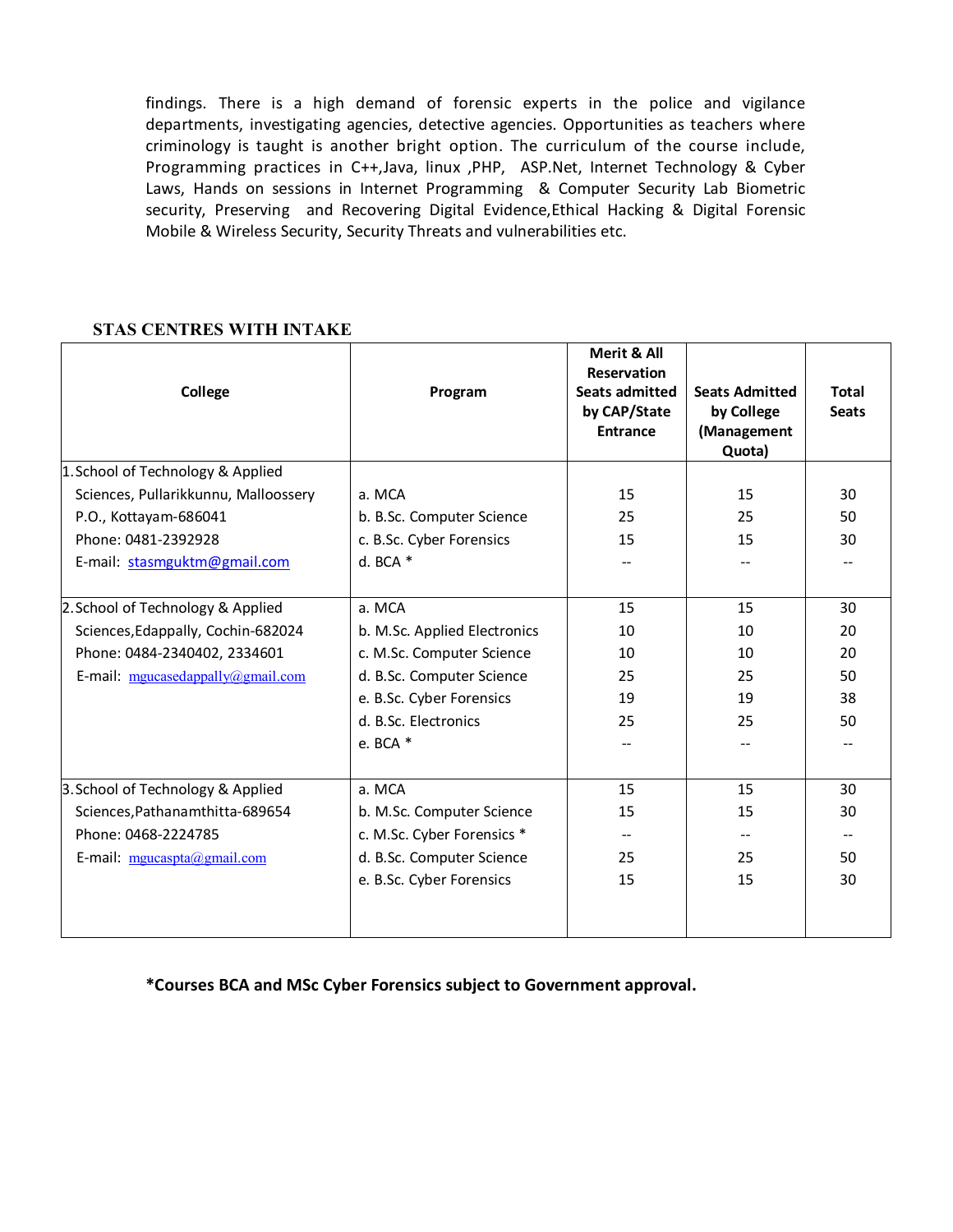#### **ELIGIBILITY FOR ADMISSION**

| <b>UG COURSES</b>                |                 |                                                                                                                                                                                                                     |                                |                                                                                                                                                                                              |  |  |  |  |  |  |
|----------------------------------|-----------------|---------------------------------------------------------------------------------------------------------------------------------------------------------------------------------------------------------------------|--------------------------------|----------------------------------------------------------------------------------------------------------------------------------------------------------------------------------------------|--|--|--|--|--|--|
| <b>Programmes</b>                | <b>Duration</b> | Eligibility                                                                                                                                                                                                         | <b>Fees</b><br>Per<br>semester | <b>Selection Process</b>                                                                                                                                                                     |  |  |  |  |  |  |
| <b>B.Sc. Computer</b><br>Science | 6Semesters      | Pass in Plus Two or equivalent examinations in<br>Science stream with Mathematics/Computer<br>Science as a compulsory subject                                                                                       | Rs.<br>$12,500/-$              | Allotment for 50% seats by Admission<br>through<br>the<br>Centralized<br>University<br><b>Allotment Process</b><br>Allotment for 50% seat will be from the<br>rank list prepared by the CPAS |  |  |  |  |  |  |
| B.Sc. Cyber<br>Forensics         | 6 Semesters     | Plus two with an aggregate of 50% marks for any<br>three of five subjects viz, physics, Chemistry,<br>Mathematics, Biology or Computer science and<br>Mathematics as compulsory subject with 50% of<br>marks alone. | Rs.<br>$17,500/-$              | Allotment for 50% seats by Admission<br>Centralized<br>through<br>the<br>University<br>Allotment Process. 50% seat will be from<br>the rank list prepared by the CPAS                        |  |  |  |  |  |  |
| <b>B.Sc. Electronics</b>         | 6Semesters      | Pass in Plus Two or equivalent examinations in<br>Science stream with Mathematics, Physics and<br>Chemistry                                                                                                         | Rs.<br>$12,500/-$              | Allotment for 50% seats by Admission<br>University<br>Centralized<br>through<br>the<br>Allotment Process. 50% seat will be from<br>the rank list prepared by the CPAS                        |  |  |  |  |  |  |
| <b>BCA</b>                       | 6 Semesters     | Candidates shall be required to have passed the<br>Plus Two/equivalent examination in science<br>with<br>Mathematics/Computer<br>stream<br>Science/Informatics Practices as optional                                | Rs.<br>$12,500/-$              | Allotment for 50% seats by Admission through<br>the University Centralised Allotment Process.<br>50% seats will be from the rank list prepared by<br>the CPAS based on merit and reservation |  |  |  |  |  |  |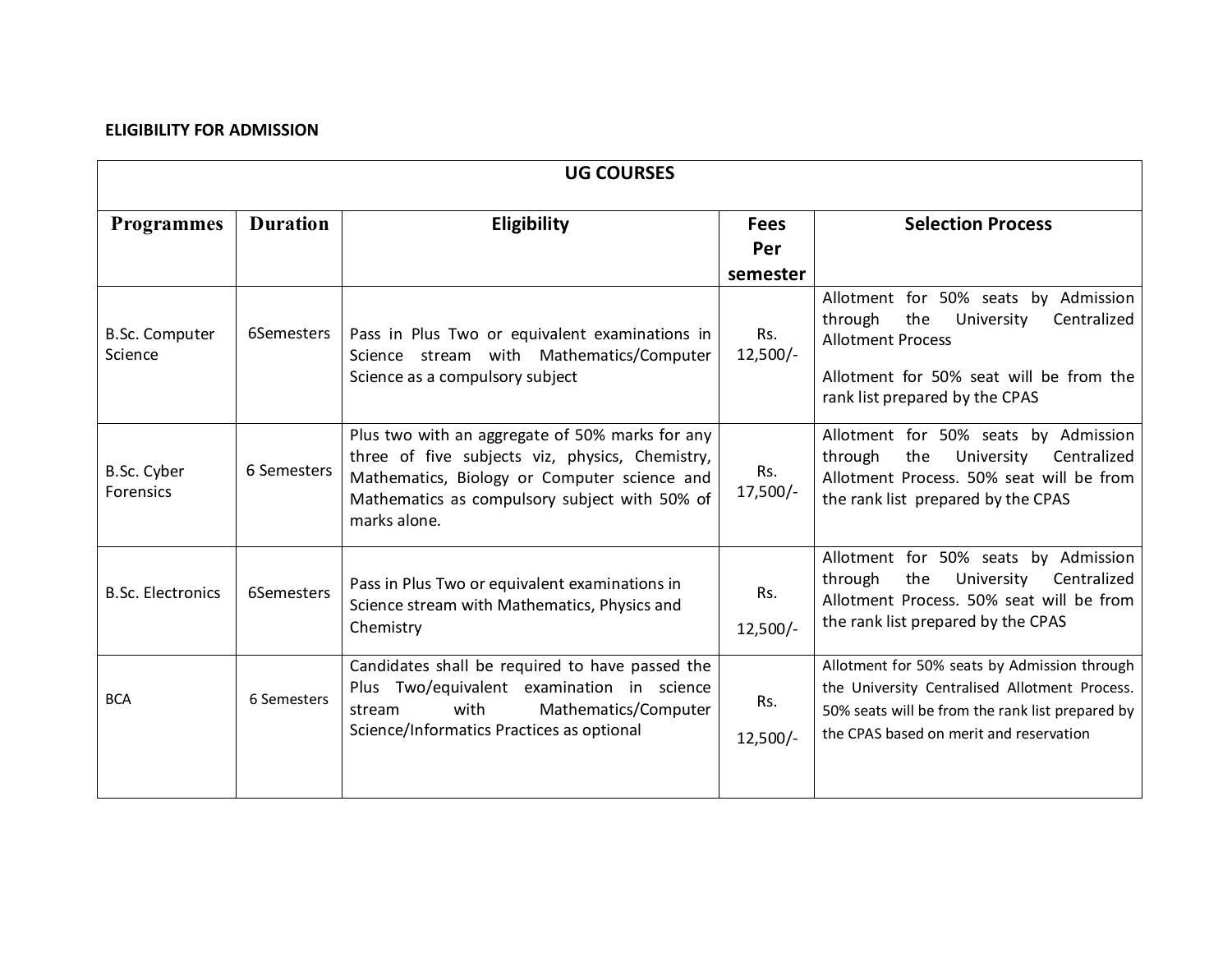| <b>P.G COURSES</b>           |             |                                                                                                                                                                                              |            |                                                                                                                                                                                                                                                                                                                          |  |  |  |  |  |  |
|------------------------------|-------------|----------------------------------------------------------------------------------------------------------------------------------------------------------------------------------------------|------------|--------------------------------------------------------------------------------------------------------------------------------------------------------------------------------------------------------------------------------------------------------------------------------------------------------------------------|--|--|--|--|--|--|
| M.Sc. Computer<br>Science    | 4Semesters  | B Sc Degree with Mathematics / Computer<br>Science /Electronics as one of the subjects<br>(Main or Subsidiary) or BCA/B. Tech degree<br>with not less than 55% marks in optional<br>subjects | 17,500/-   | Allotment for 50% seats by Admission<br>through the University Centralized Allotment<br>Process. 50% seat will be from the rank list<br>prepared by the CPAS                                                                                                                                                             |  |  |  |  |  |  |
| M.Sc. Applied<br>Electronics | 4Semesters  | degree in Electronics/Computer<br>B.Sc.<br>science/Physics with not less than 50%<br>marks /CGPA-2 excluding languages.                                                                      | $17,500/-$ | Allotment for 50% seats by Admission<br>through the University Centralized Allotment<br>Process. 50% seat will be from the rank list<br>prepared by the CPAS                                                                                                                                                             |  |  |  |  |  |  |
| <b>MCA</b>                   | 6 Semesters | As per the norms prescribed by the<br>Controller of Entrance Examinations, Govt.<br>of Kerala.                                                                                               | $18,750/-$ | Allotment will be from the ranklist prepared<br>by the CPAS based on the marks of entrance<br>examination and the reservation rules are<br>applicable.                                                                                                                                                                   |  |  |  |  |  |  |
| <b>MCA</b><br>Lateral Entry  | 4 semesters | As per the norms prescribed by the<br>Controller of Entrance Examinations, Govt.<br>of Kerala.                                                                                               | $18,750/-$ | Allotment will be from the ranklist prepared<br>by the CPAS based on the marks of entrance<br>examination and the reservation rules are<br>applicable.                                                                                                                                                                   |  |  |  |  |  |  |
| M.Sc.Cyber<br>Forensics      | 4 Semester  | B.Sc Cyber Forensic/ B.Sc Computer<br>Science/ BCA/ B.Sc IT/ B.Sc Electronics/ B.Sc<br>Mathematics/B.Sc Physics with 55% of<br>marks(including language).                                    | $22,500/-$ | 50% of total seat(ie, 20 seats of management) is<br>reserved for B.Sc Cyber Forensic students. 50%<br>can be filled by the university through P G<br>Centralised Allotment Process. (Unavailability of<br>BSc Cyber Forensic students to 50% seats,<br>management can consider other qualifications<br>mentioned above.) |  |  |  |  |  |  |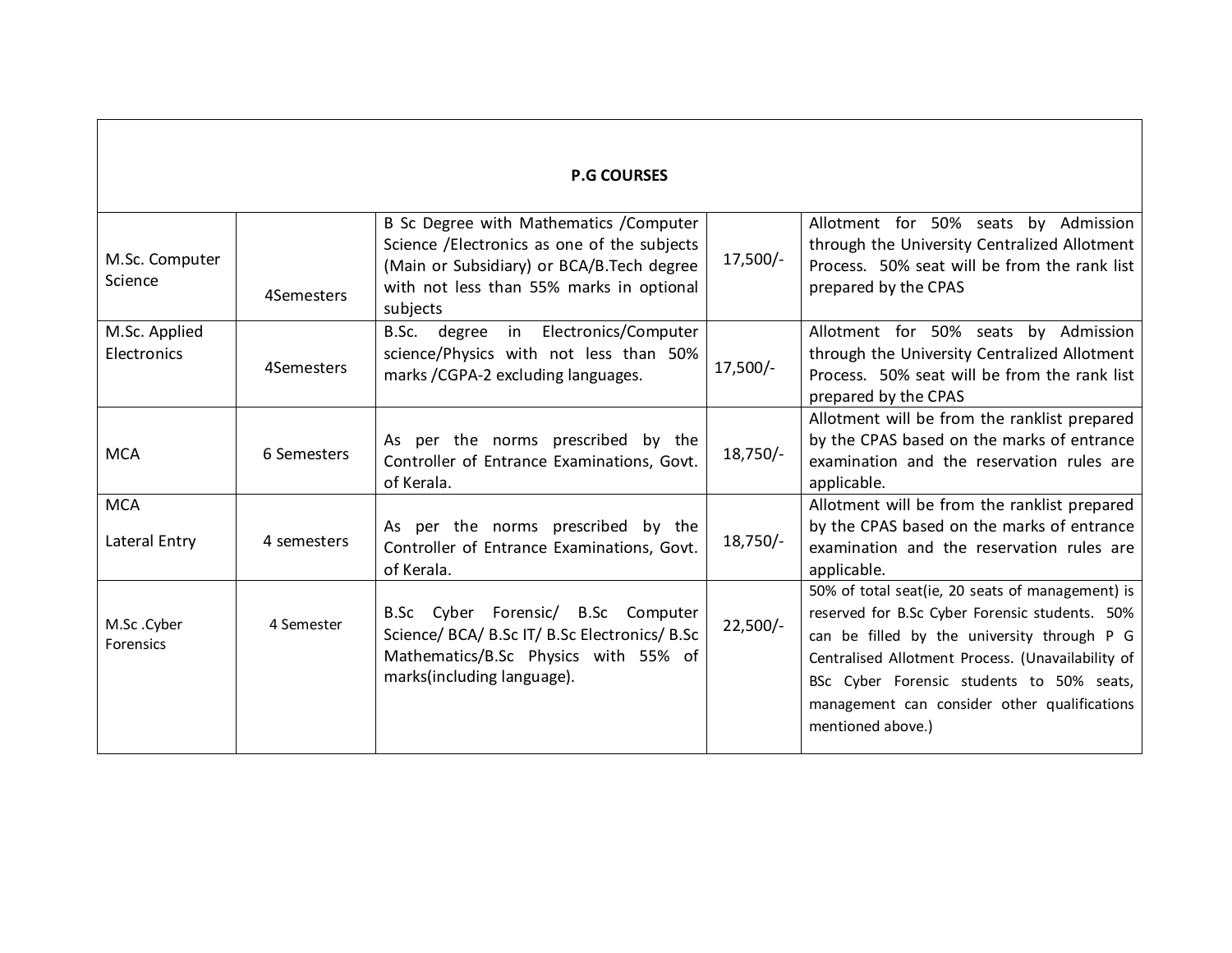## **Fees structure 2018-19**

(Shows the fees including total special fees for three years)

| SINo.          | Course     | <b>Tuition</b> | Library     | Lab  | <b>Caution</b> | Institution | <b>CUF</b> | <b>UUF</b> | <b>GAIP</b> | IC | <b>MIF</b> | <b>Student</b> | <b>Sports</b> | AAF         | <b>SAF</b> | <b>Total</b> |
|----------------|------------|----------------|-------------|------|----------------|-------------|------------|------------|-------------|----|------------|----------------|---------------|-------------|------------|--------------|
|                |            | <b>Fees</b>    | <b>Fees</b> | Fees | <b>Deposit</b> | Development |            |            |             |    |            | Welfare        |               |             |            |              |
|                |            |                |             |      |                | <b>Fund</b> |            |            |             |    |            |                |               |             |            |              |
|                | <b>MCA</b> | 18750          | 1000        | 3000 | 1000           | 1000        | 400        | 80         | 23          | 50 | 100        | 30             | $200x3=600$   | 1000x3=3000 | 400        | 29433        |
| $\overline{2}$ | <b>BCS</b> | 12500          | 1000        | 3000 | 1000           | 1000        | 400        | 80         | 23          | 50 | 100        | 30             | 200x3=600     | 600x3=1800  | 400        | 21983        |
| 3              | <b>BCF</b> | 17500          | 1000        | 3000 | 1000           | 1000        | 400        | 80         | 23          | 50 | 100        | 30             | 200x3=600     | 600x3=1800  | 400        | 26983        |
| 4              | <b>BES</b> | 12500          | 1000        | 3000 | 1000           | 1000        | 400        | 80         | 23          | 50 | 100        | 30             | $200x3=600$   | 600x3=1800  | 400        | 21983        |
| 5.             | <b>BCA</b> | 12500          | 1000        | 3000 | 1000           | 1000        | 400        | 80         | 23          | 50 | 100        | 30             | 200x3=600     | 600x3=1800  | 400        | 21983        |
| 6              | MSc CS     | 17500          | 1000        | 3000 | 1000           | 1000        | 400        | 80         | 23          | 50 | 100        | 30             | 200x3=600     | 1000x3=3000 | 400        | 28183        |
|                | <b>MSc</b> | 17500          | 1000        | 3000 | 1000           | 1000        | 400        | 80         | 23          | 50 | 100        | 30             | $200x3=600$   | 1000x3=3000 | 400        | 28183        |
|                | Electro    |                |             |      |                |             |            |            |             |    |            |                |               |             |            |              |
|                | nics       |                |             |      |                |             |            |            |             |    |            |                |               |             |            |              |
| 8.             | M.Sc.      | 22500          | 1000        | 3000 | 1000           | 1000        | 400        | 80         | 23          | 50 | 100        | 30             | $200x3=600$   | 1000x3=3000 | 400        | 33183        |
|                | Cyber      |                |             |      |                |             |            |            |             |    |            |                |               |             |            |              |
|                | Forensi    |                |             |      |                |             |            |            |             |    |            |                |               |             |            |              |
|                | cs         |                |             |      |                |             |            |            |             |    |            |                |               |             |            |              |

CUF – College Union Fund UUF- University Union Fund GAIP – General Accident and Insurance Policy IC – Identity Card

MIF – Medical Inspection Fees AAF – Annual Administration Fees SAF – Student Affiliation Fees

BCS – B.Sc. Computer Science BCF – B.Sc. Cyber Forensic BES- B.Sc. Electronics

**\*\*Special fee for BCA and MSc Cyber Forensic will be as per Government/CPAS rules.**